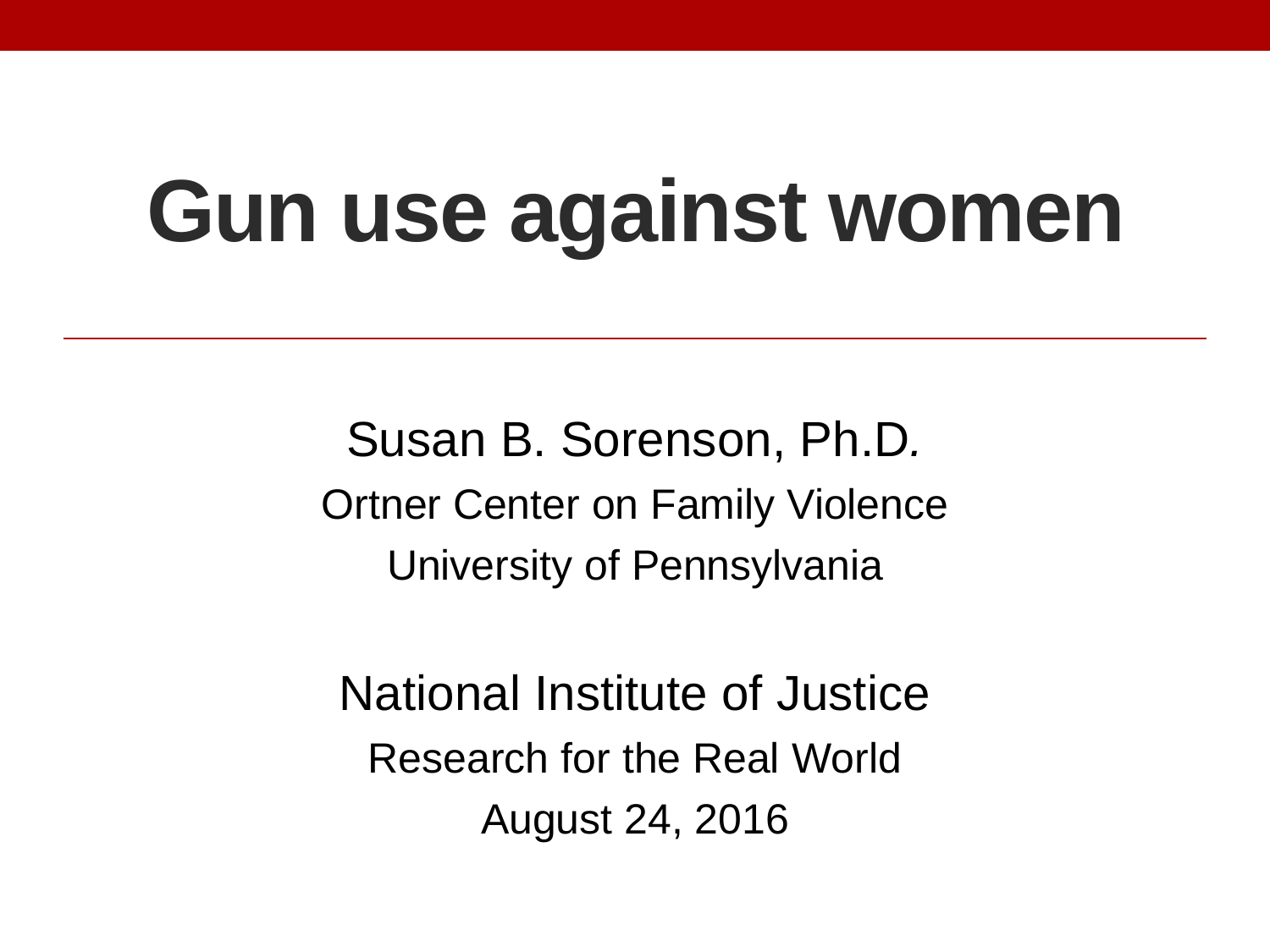# Key points

- 1. The "real world" for women
- 2. Expanded focus important
- 3. Collaborative efforts for success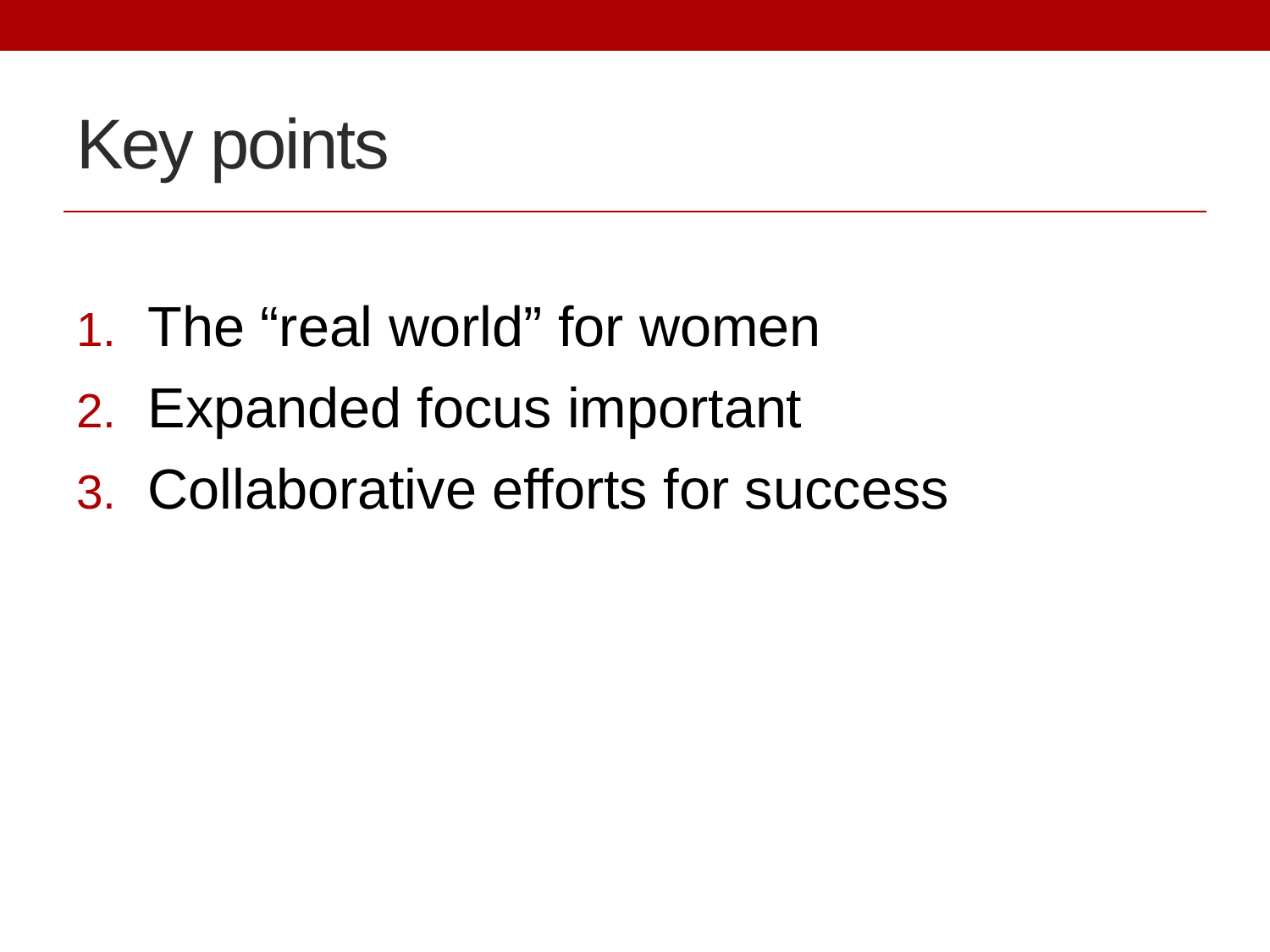

**Domestic Violence Agencies (DV-4)** District Attorney's Office Women's Law Project

**EVELYN JACOBS ORTNER Center on Family Violence** 



John & Laura Arnold Foundation New Venture Fund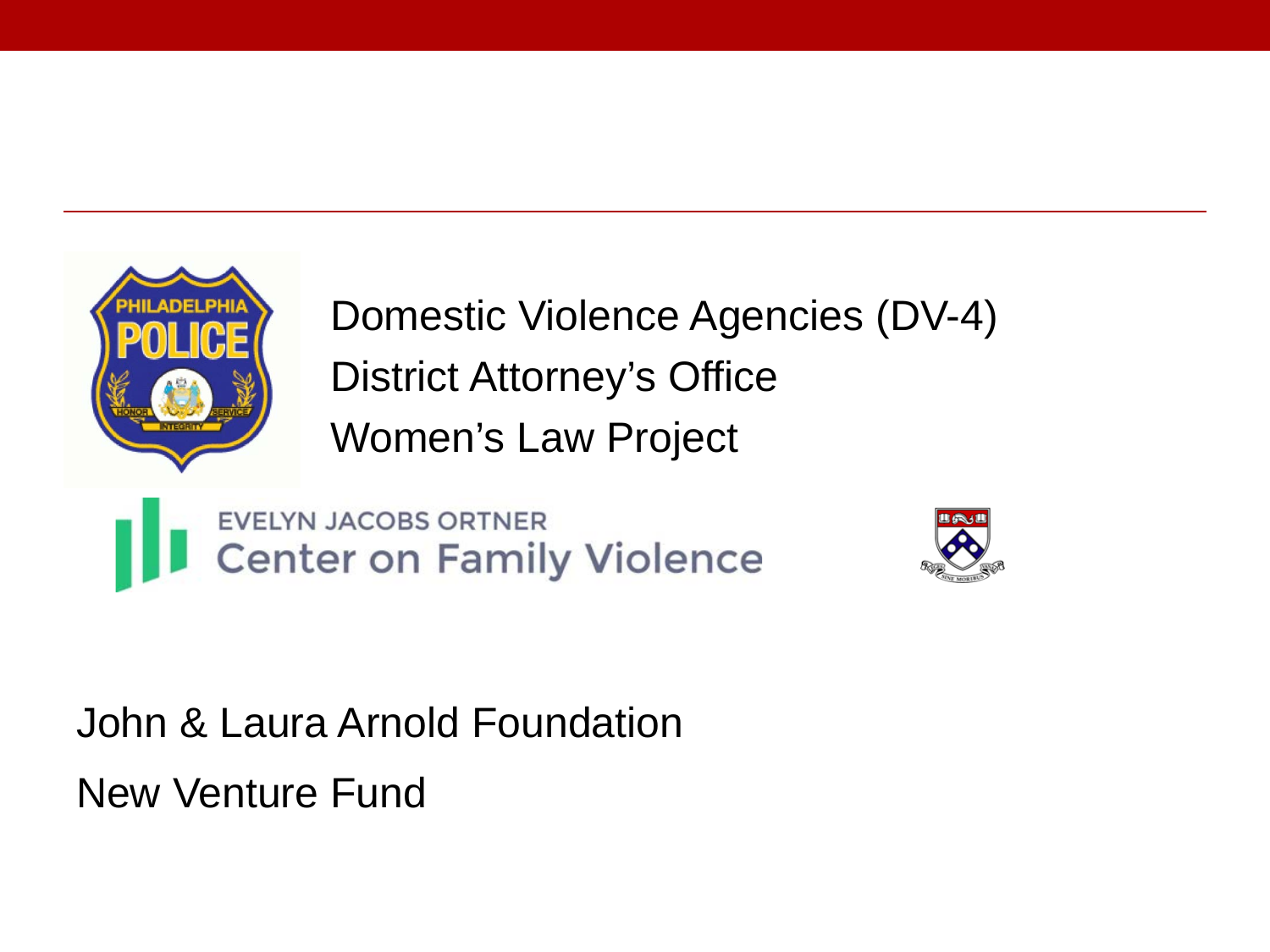IPV (intimate partner violence), Philadelphia, 2013

## 35,413 incidents

- 1,866 involved external (not bodily) weapons
	- 576 were guns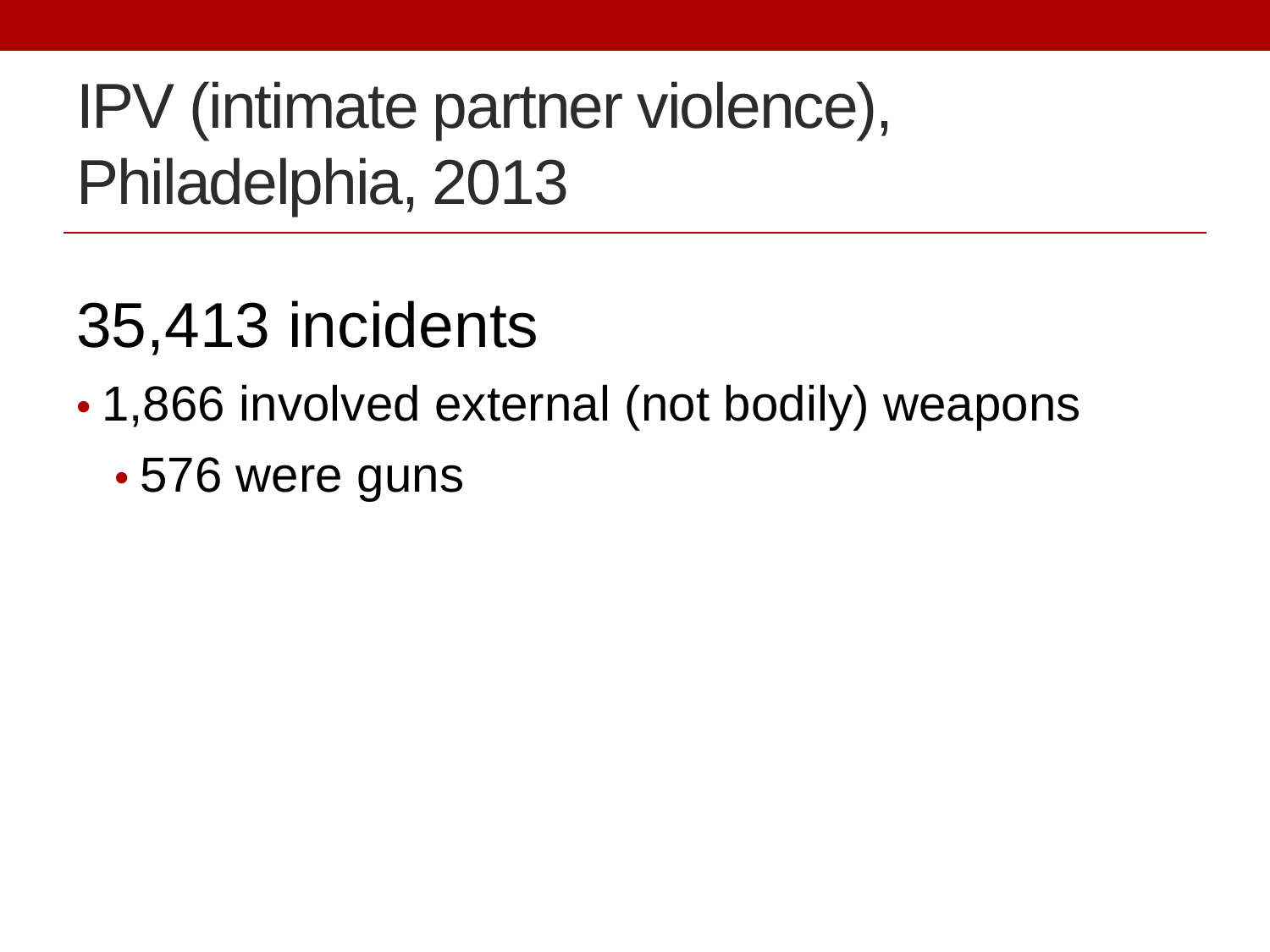IPV (intimate partner violence), Philadelphia, 2013

## 35,413 incidents

- 1,866 involved external (not bodily) weapons
	- 576 were guns In 85%, the victim was a woman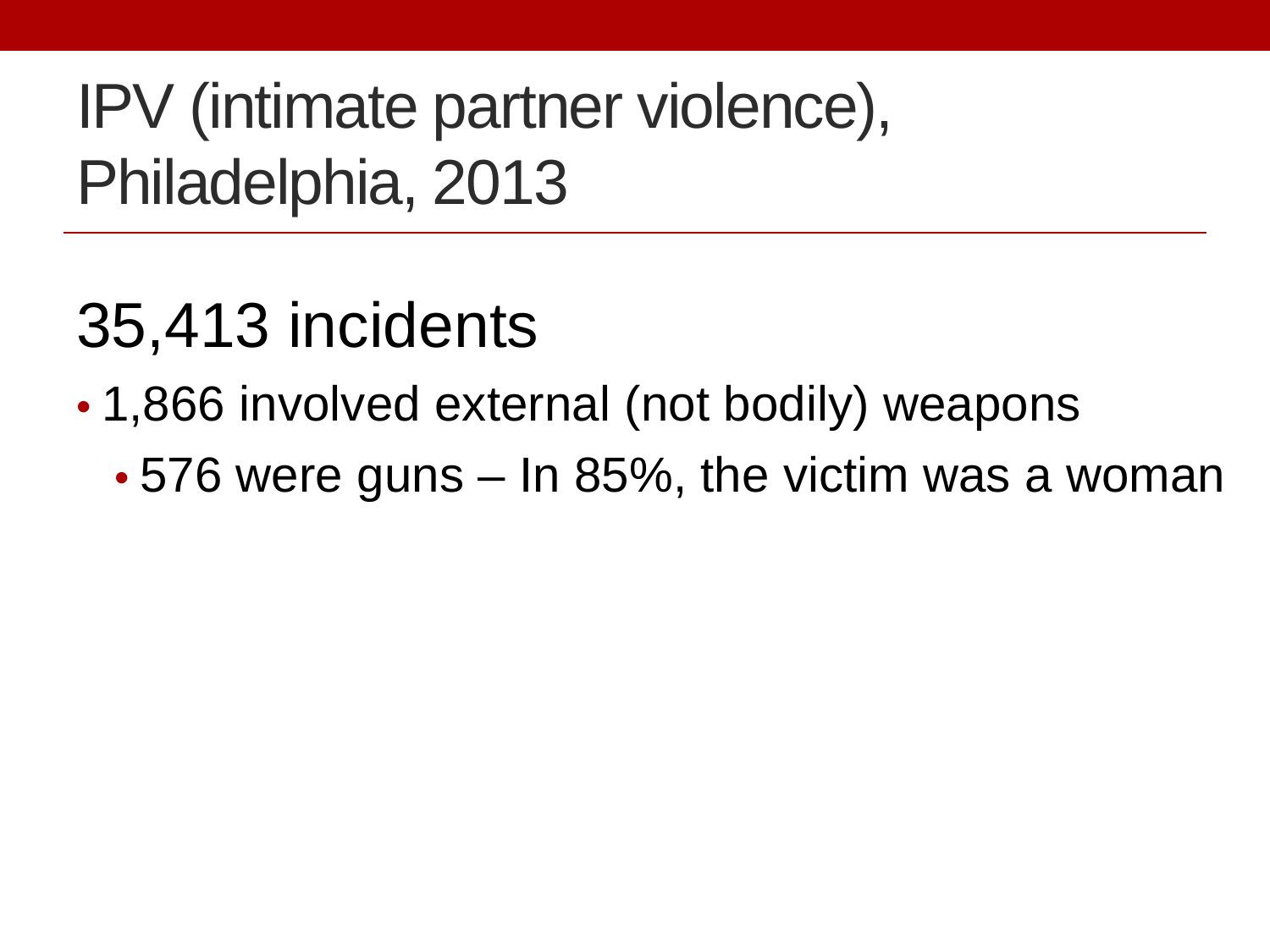IPV (intimate partner violence), Philadelphia, 2013

## 35,413 incidents

- 1,866 involved external (not bodily) weapons
	- 576 were guns In 85%, the victim was a woman





■ Shot or pistol whipped **Other**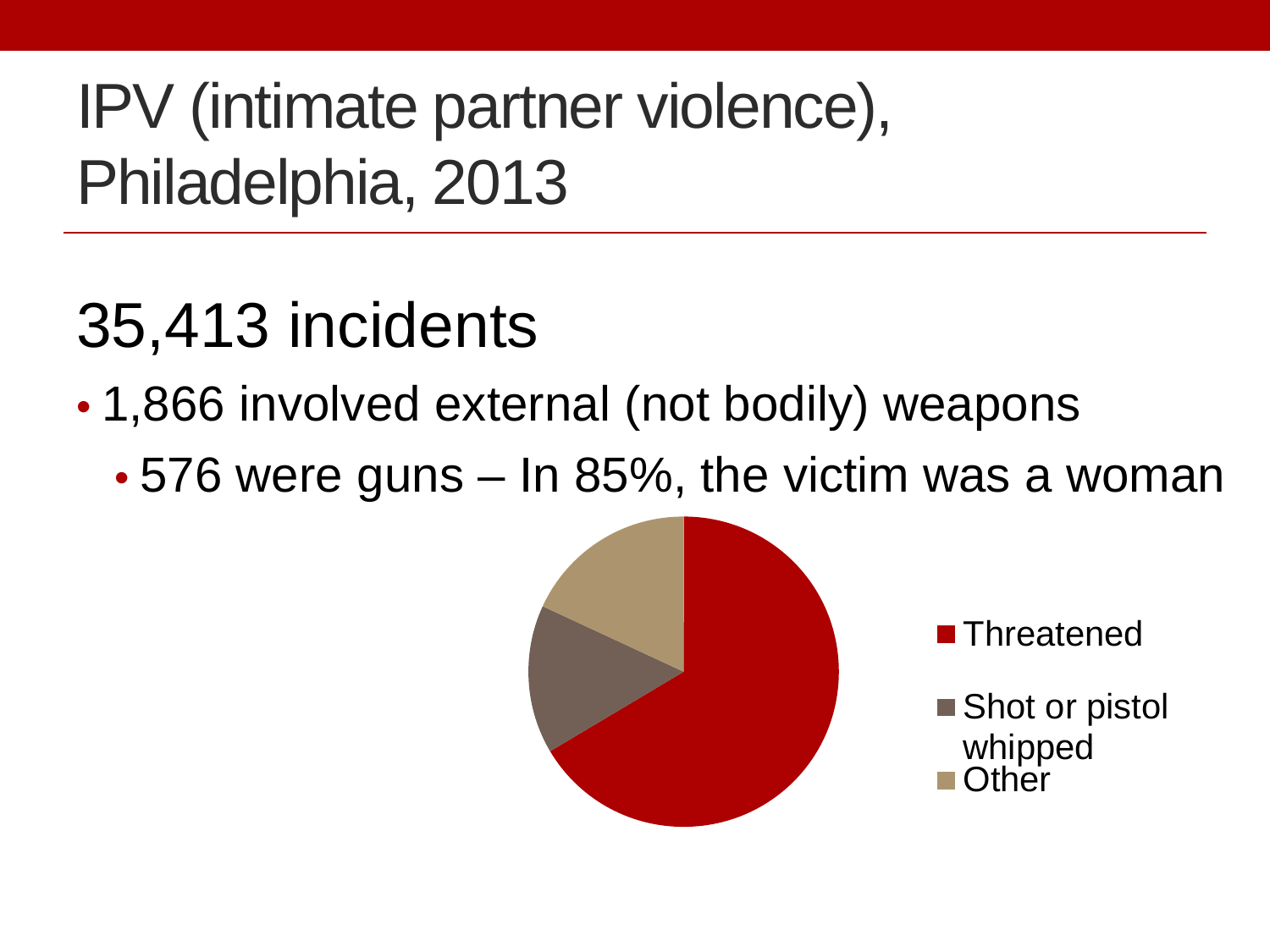



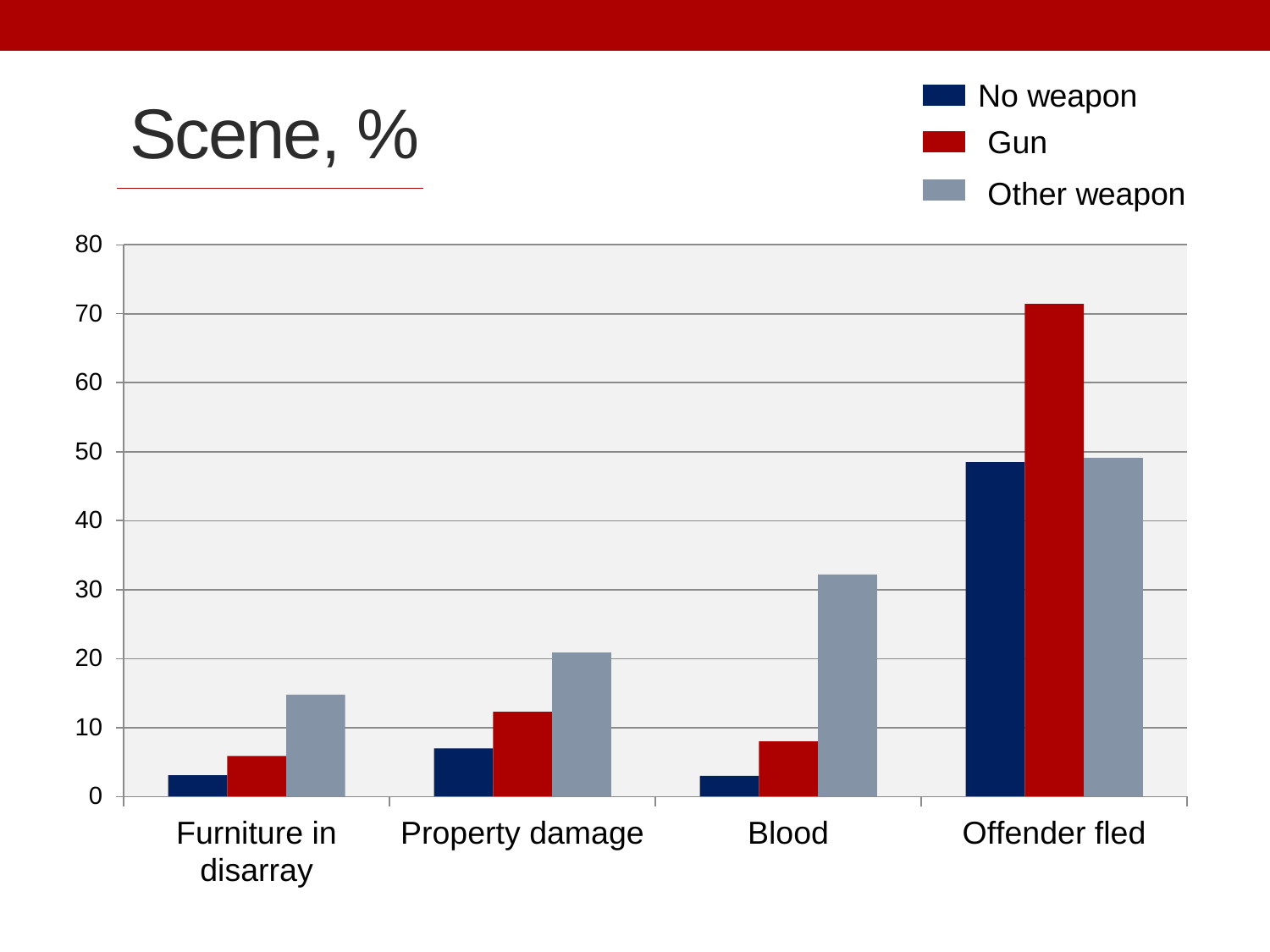#### Offender behavior, %

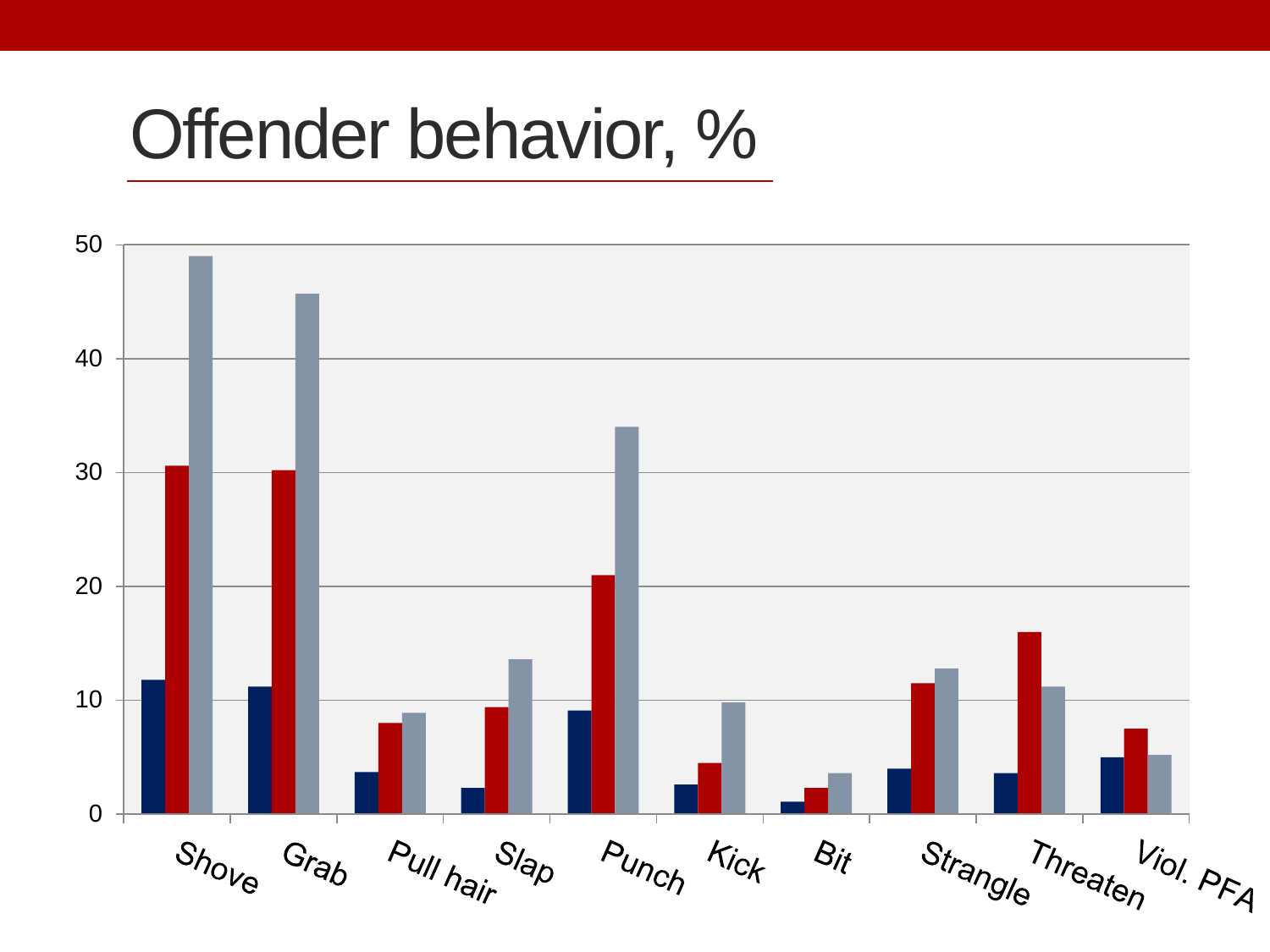#### Victim presentation, %

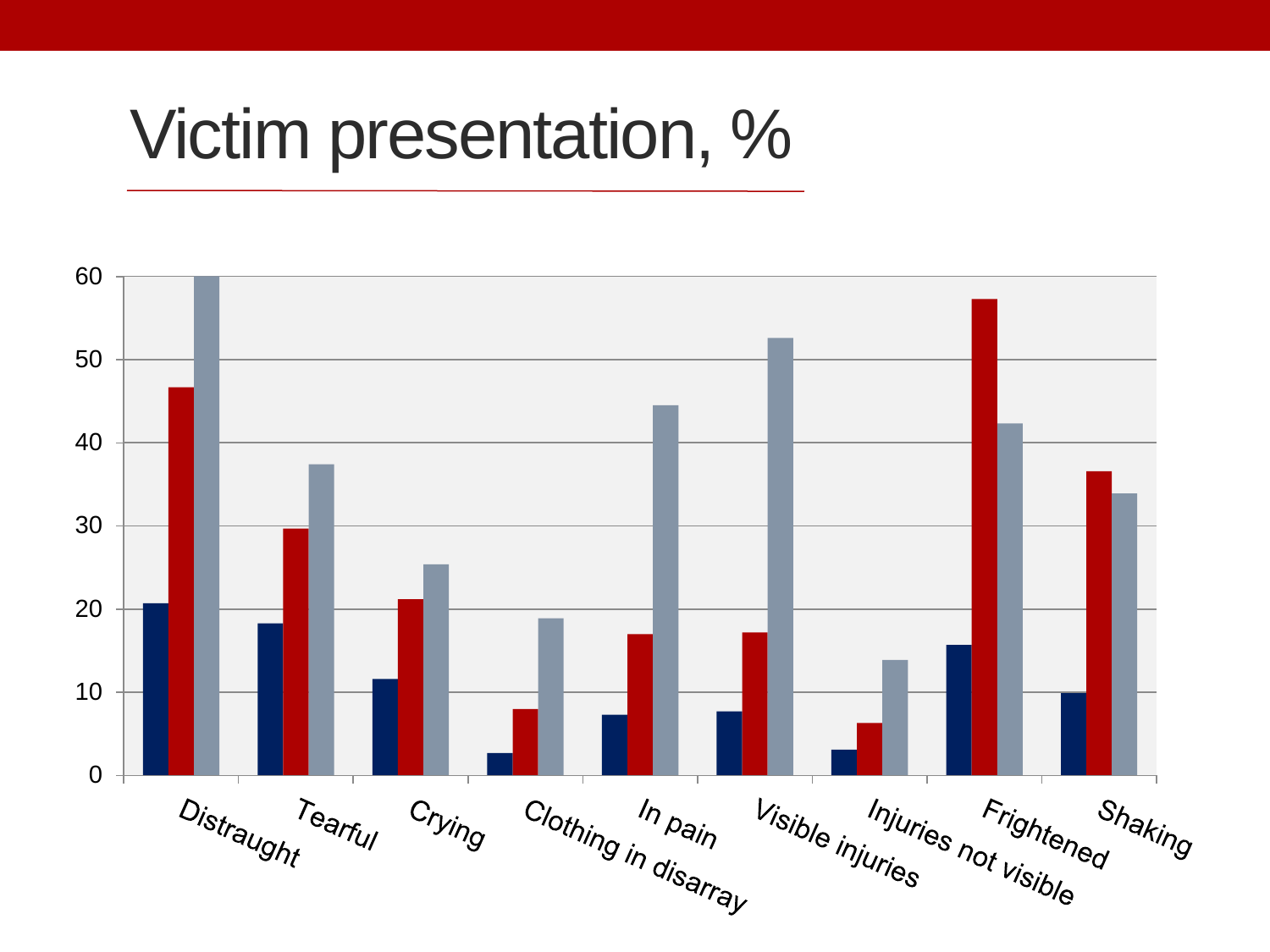Sorenson SB. Guns in intimate partner violence: Comparing incidents that involve a gun, other weapon, or no weapon. *Journal of Women's Health*, in press.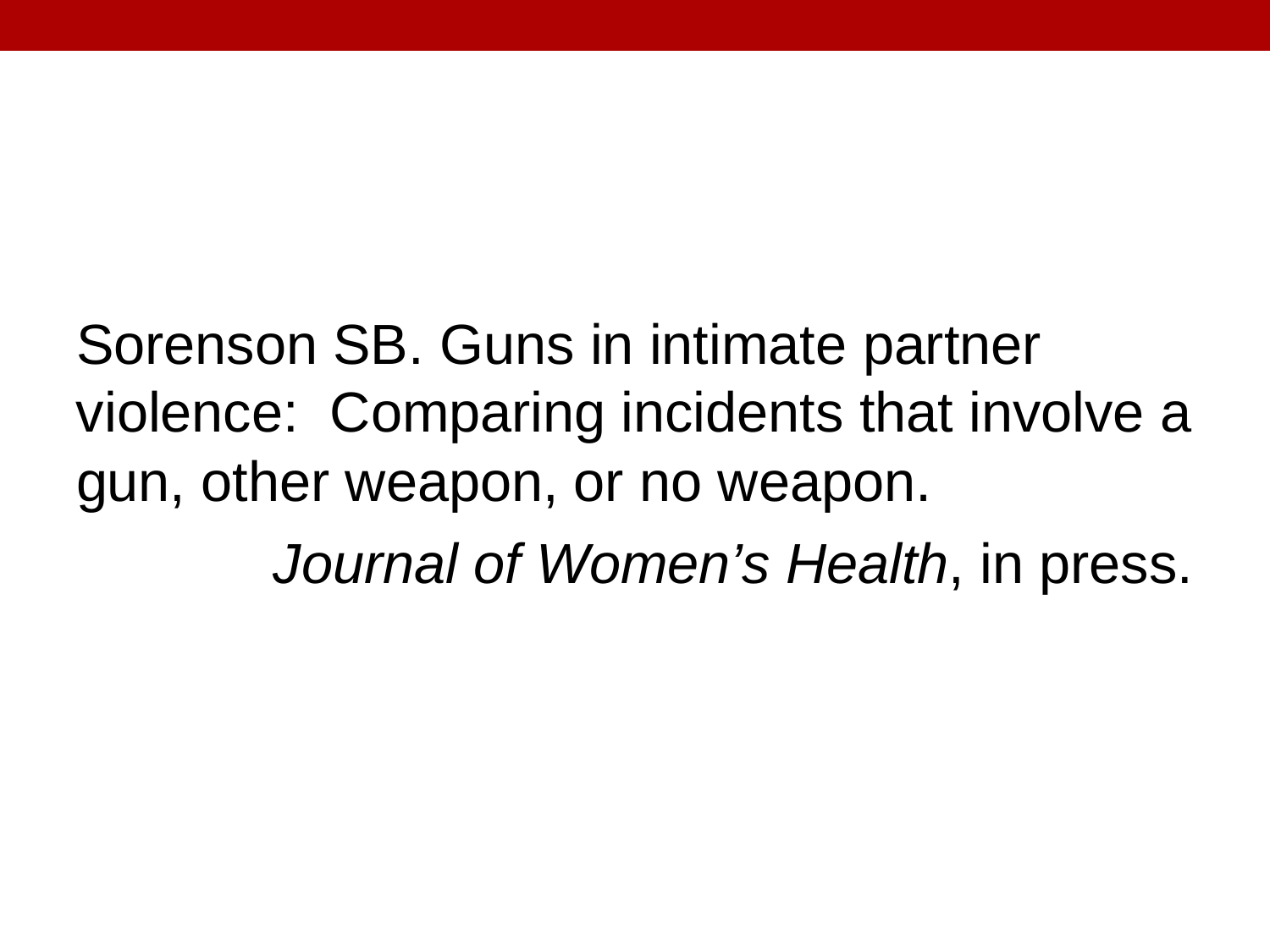#### Recommendations

Must address the role of guns in women's lives as well as their deaths.

Advisable to document officer compliance with gun laws.

Wise to consider future legislative and policy needs.